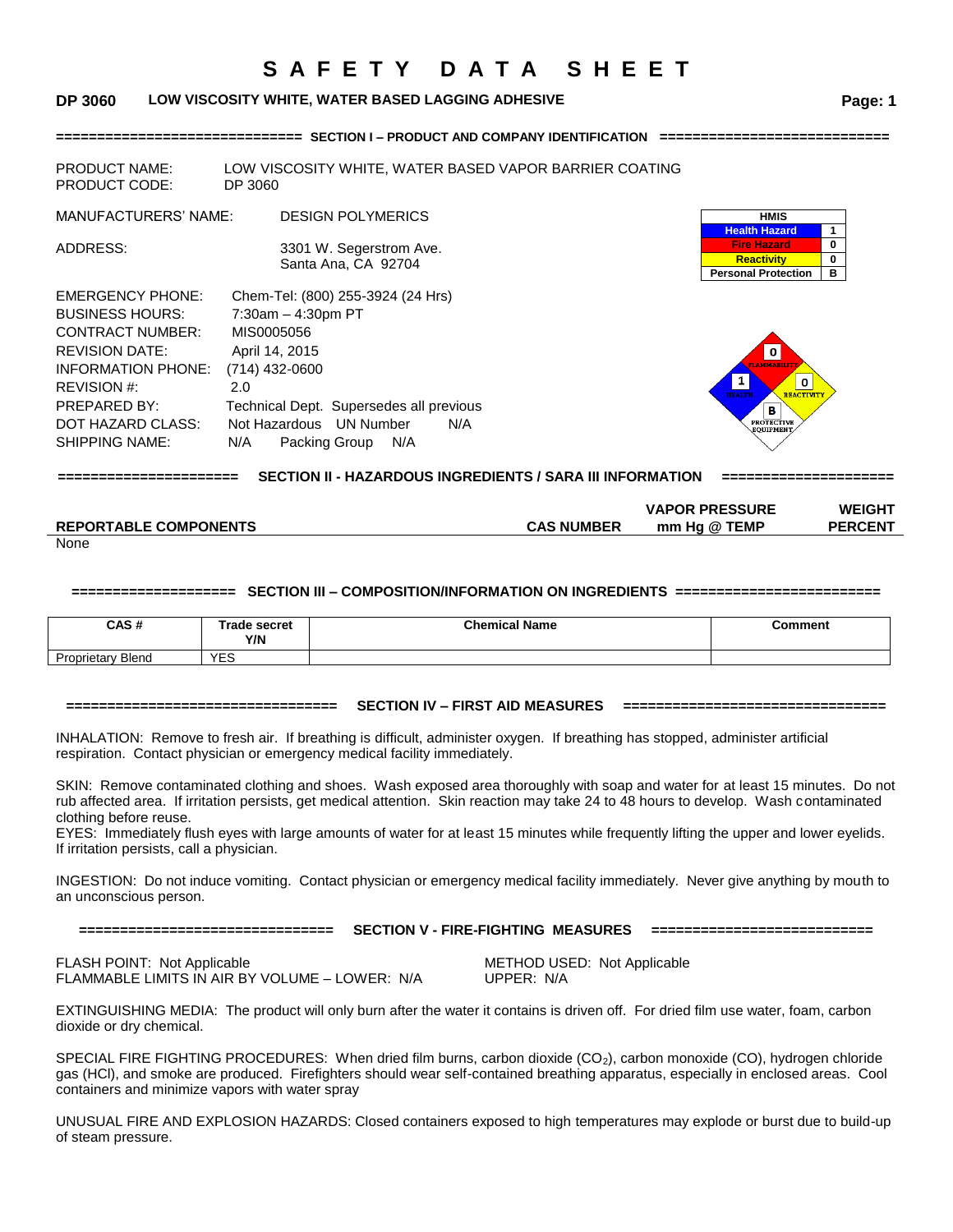### **DP 3060 LOW VISCOSITY WHITE, WATER BASED LAGGING ADHESIVE Page: 2**

#### **============================= SECTION VI – ACCIDENTAL RELEASE MEASURES ===========================**

STEPS TO BE TAKEN IN CASE MATERIAL IS RELEASED OR SPILLED: Dike, contain, or absorb with inert absorbent material. Collect spilled material in a salvage container. Prevent spill from entering sewers, drains, streams, waterways, or other bodies of water.

WASTE DISPOSAL METHOD: Dispose of in accordance with all local, state and federal regulations.

#### **==================== SECTION VII – HANDLING AND STORAGE =================**

PRECAUTIONS TO BE TAKEN IN HANDLING AND STORING: **DO NOT ALLOW TO FREEZE.** Store in a cool dry location away from heat. Keep containers tightly closed and store with adequate ventilation.

OTHER PRECAUTIONS: DO NOT TAKE INTERNALLY. Avoid inhalation of excess vapors, ingestion, and unnecessary, prolonged, or repeated contact with this and any other chemical. Change soiled work clothes frequently. Clean hands after handling. KEEP OUT OF REACH OF CHILDREN.

#### **================== SECTION VIII – EXPOSURE CONTROLS/PERSONAL PROTECTION ==============**

RESPIRATORY PROTECTION: Not required under normal conditions. Provide sufficient ventilation to maintain constant fresh air in workspace. If TLV is exceeded, use NIOSH/MSHA approved organic vapor and mist, supplied air, or self-contained breathing apparatus. Avoid breathing sanding dust.

VENTILATION: Use adequate mechanical (general and/or local) ventilation to maintain exposure below TLV.

SKIN PROTECTION (PROTECTIVE GLOVES): Wear resistant gloves such as polyethylene.

EYE PROTECTION: Use chemical splash goggles or OSHA permitted safety glasses.

OTHER PROTECTIVE CLOTHING OR EQUIPMENT: Wear impervious clothing. Eye wash station.

WORK / HYGENIC PRACTICES: Source of clean water should be available for flushing eyes and washing skin. Wash thoroughly after handling any chemicals, especially before eating, drinking, or smoking. Remove and launder contaminated clothing before reuse.

#### **========================== SECTION IX** - **PHYSICAL / CHEMICAL PROPERTIES =======================**

PHYSICAL FORM: mobile liquid COLOR: white ODOR: Mild, sweet pH: 8.0-9.5 COATING V.O.C.: 22 g/l

SOLUBILITY IN WATER: Miscible SPECIFIC GRAVITY (H<sub>2</sub>O=1): 1.2-1.3<br>BOILING POINT: 212ºF SPECIFIC SPECIFIC SPECIFIC SPECIFIT: 40-50 % VOLATILES BY WEIGHT: 40-50 FREEZING POINT:  $32^{\circ}$  F( $0^{\circ}$ C)  $\qquad \qquad$  VISCOSITY (cps): approx. 35,000-55,000

**============================= SECTION X – STABILITY AND REACTIVITY DATA ============================**

STABILITY: Stable at ambient temperatures.

CONDITIONS TO AVOID: Coagulation may occur after freezing, thawing, or boiling.

INCOMPATIBILITY (MATERIALS TO AVOID): Metal salts, mineral acids (i.e. sulfuric, phosphoric, etc.) Strong oxidizing agents. Strong reducing agents.

HAZARDOUS POLYMERIZATION: Will not occur.

HAZARDOUS DECOMPOSITION PRODUCTS: May form toxic materials on thermal decomposition including Carbon monoxide (CO), Carbon dioxide (CO<sub>2</sub>), and various hydrocarbons. Under fire conditions, this product will release hydrogen chloride gas.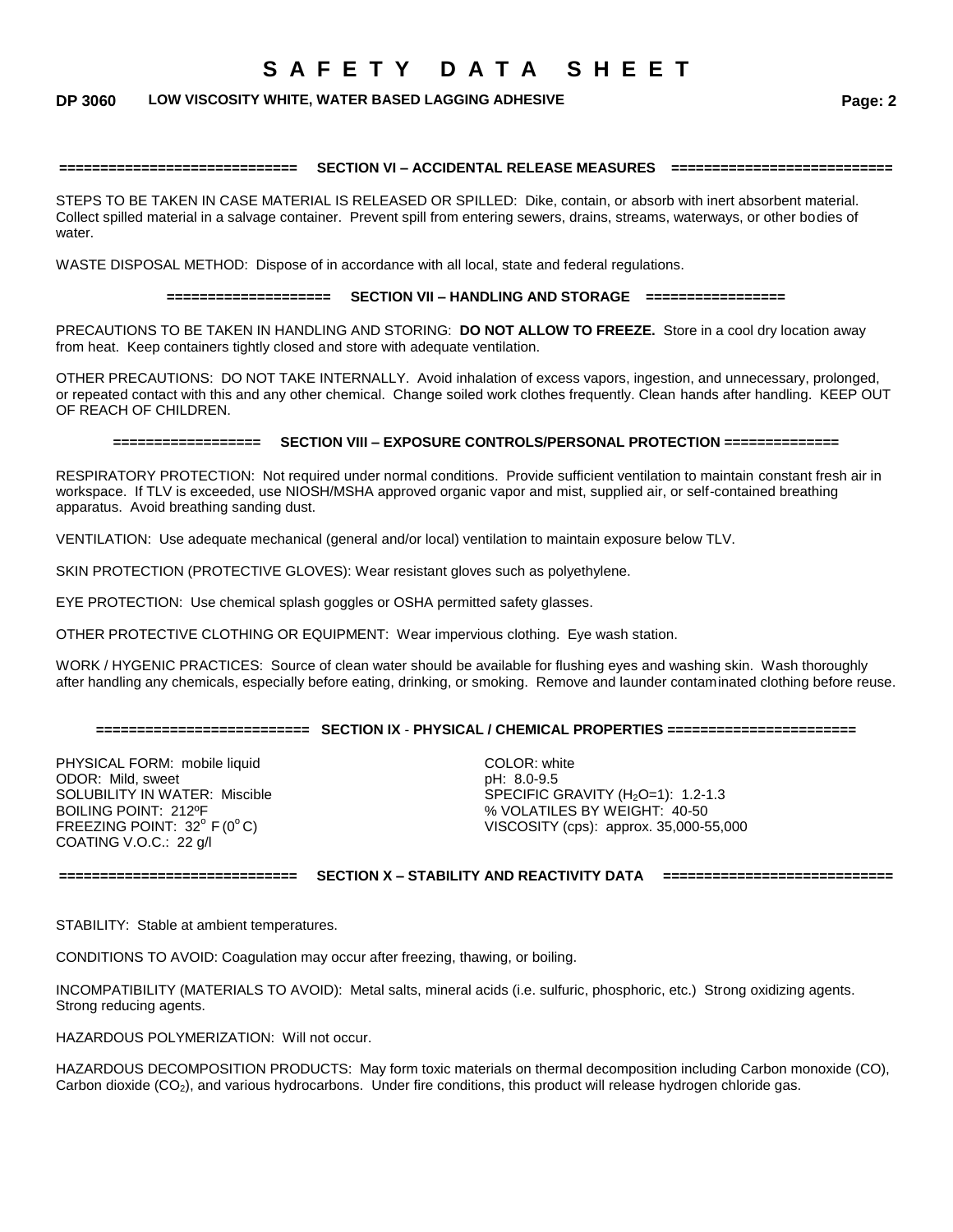### **DP 3060 LOW VISCOSITY WHITE, WATER BASED LAGGING ADHESIVE Page: 3**

**============================= SECTION XI – TOXICOLOGICAL INFORMATION ============================**

INHALATION HEALTH RISKS AND SYMPTOMS OF EXPOSURE: Adverse health effects from vapors or spray mists in poorly ventilated areas may include irritation of the mucous membranes of the nose, throat, and respiratory tract and symptoms of headache and nausea.

SKIN AND EYE CONTACT HEALTH RISKS AND SYMPTOMS OF EXPOSURE: EYES: In direct contact, may cause irritation. SKIN: Prolonged and repeated contact with product may cause skin irritation.

SKIN ABSORPTION HEALTH RISKS AND SYMPTOMS OF EXPOSURE: Redness, drying of the skin, or other signs of irritation or contact dermatitis.

INGESTION HEALTH RISKS AND SYMPTOMS OF EXPOSURE: Can cause gastrointestinal irritation, nausea, vomiting, and diarrhea.

HEALTH HAZARDS (ACUTE AND CHRONIC): ACUTE: May cause irritation to skin and eyes, gastrointestinal irritation, nausea, and vomiting. CHRONIC: Prolonged or repeated exposure above TLV may result in permanent brain and nervous system damage.

CARCINOGENICITY: NTP CARCINOGEN: No IARC MONOGRAPHS: No OSHA REGULATED: No

MEDICAL CONDITIONS GENERALLY AGGRAVATED BY EXPOSURE: May be aggravating to some skin and respiratory conditions, and to pre-existing liver and/or kidney disorders.

**============================= SECTION XII – ECOLOGICAL INFORMATION ============================**

Ecotoxicity: No ecotoxicity date was found for the product Environmental Fate: No environmental information found for this product

**============================= SECTION XIII – DISPOSAL CONSIDERATIONS ============================**

Waste Disposal: Consult with the US EPA Guidelines listed in 40 CFR Part 261.3 for the classifications of hazardous waste prior to disposal. Furthermore, consult with your state and local waste requirements or guidelines, if applicable, to ensure compliance. Arrange disposal in accordance to the EPA and/or state and local guidelines

**============================= SECTION XIV – TRANSPORT INFORMATION ============================** DOT Hazard Class Not Hazardous UN Number N/A Shipping Name **N/A** N/A **Packing Group** N/A

**================================= SECTION XV –REGULATORY INFORMATION =============================**

This product is considered non-hazardous under the OSHA Hazard Communication Standard 29 CFR 1910.1200.

#### **EMERGENCY PLANNING AND COMMUNITY RIGHT-TO-KNOW (SARA TITLE III):**

Section 311/312 Categorizations (40 CFR 370): Immediate (Acute) Health Hazard.

Section 313 Information (40 CFR 372) – Toxic Chemicals List: This product contains the following substances subject to the reporting requirements of Section 313 of Title III of the Superfund Amendments and Reauthorization Act of 1986 and 40 CFR 372: **Component CAS# % by Weight** None

Toxic Substances Control Act (TSCA): All components of this product are on the TSCA Inventory or are exempt from TSCA Inventory requirements.

CERCLA INFORMATION (40cfr 302.4): Releases of this material to air, land, or water are not reportable to the National Response Center under the Comprehensive Environmental Response, Compensation, and Liability Act of 1980 (CERCLA) or to state and local emergency planning committees under the Superfund Amendments and Reauthorization Act (SARA) Title III Section 304.

CALIFORNIA PROPOSITION 65 (Safe Drinking Water and Toxic Enforcement Act of 1986): None listed.